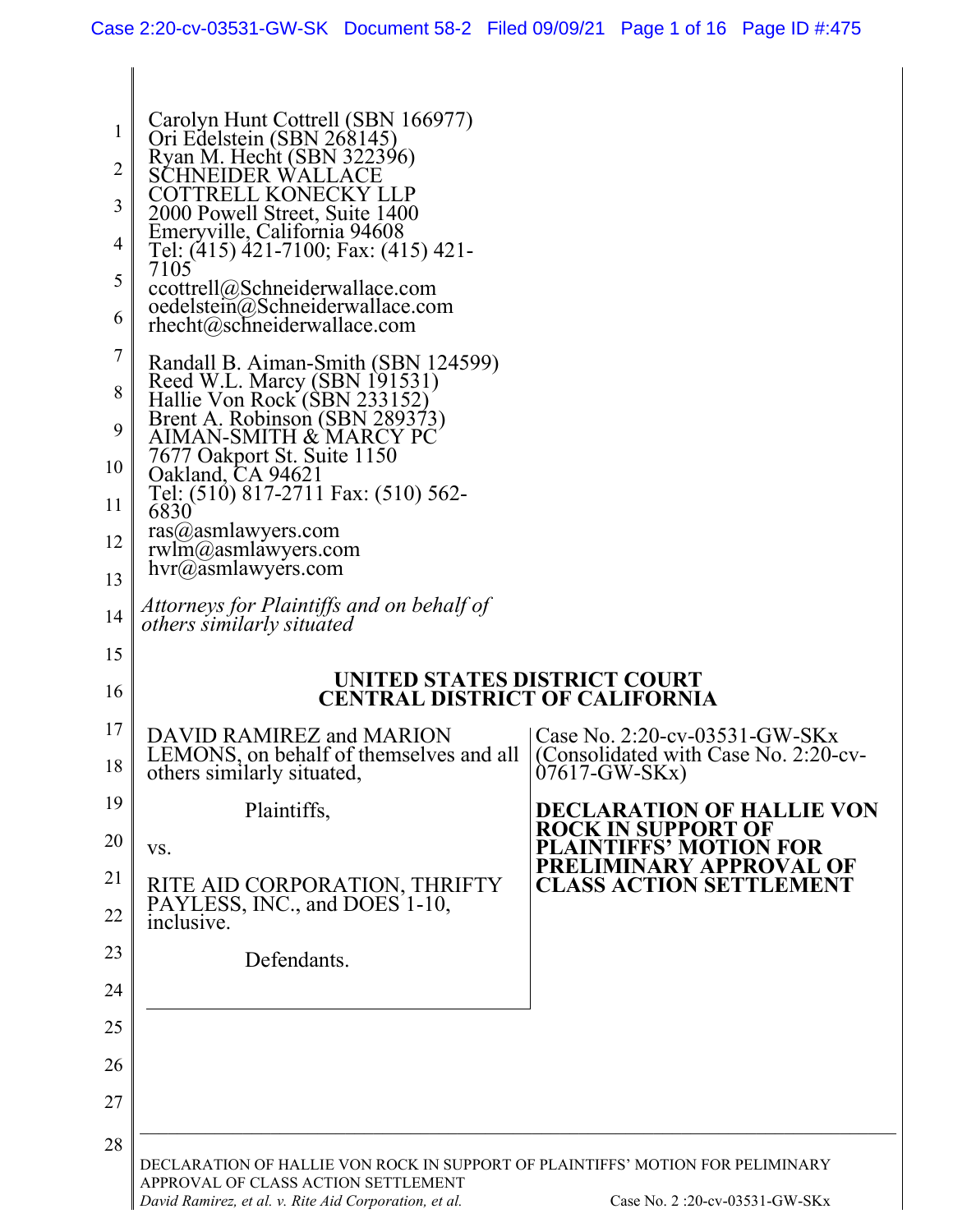# **Declaration of Hallie Von Rock in Support of Plaintiffs' Motion for Preliminary Approval of Class Action Settlement**

2 3

1

I, Hallie Von Rock, declare as follows:

4 5 6 7 8 9 10 1. I am an attorney at law licensed to practice in the State of California and before this Court. I am a partner in the law firm Aiman-Smith & Marcy ("ASM"), which law firm is co-counsel for Plaintiffs David Ramirez and Marion Lemons, on behalf of the Settlement Class Members, LWDA, and Aggrieved Employees, in the captioned class action. The facts stated herein are true of my own personal knowledge. This declaration is provided in support of Plaintiffs' Motion for Preliminary Approval of Class Action Settlement.

11

# **Investigation, Mediation, and Settlement**

12 13 14 15 2. Prior to filing the *Lemons* complaint, our office thoroughly investigated the facts and legal issues in this case. We had multiple conferences and communications with Plaintiff Marion Lemons, who provided valuable information about her experience and that of other employees.

16 17 18 19 20 21 3. Plaintiff David Ramirez filed this putative class action on April 16, 2020, on behalf of all non-exempt retail associates in California. Ramirez filed a First Amended Complaint on July 17, 2020. Plaintiff Marion Lemons filed a putative class action on May 6, 2020, on behalf of all non-exempt retail associates in California. Plaintiff Lemons subsequently filed a First Amended Complaint adding a cause of action for penalties under the PAGA on July 31, 2020.

22 23 24 4. Plaintiff Lemons served written discovery, including Requests for Production of Documents and Special Interrogatories to all Defendants on October 27, 2020.

25 26 27 5. Plaintiffs Ramirez and Lemons filed a consolidated complaint on December 30, 2020, in the Central District of California. The consolidated complaint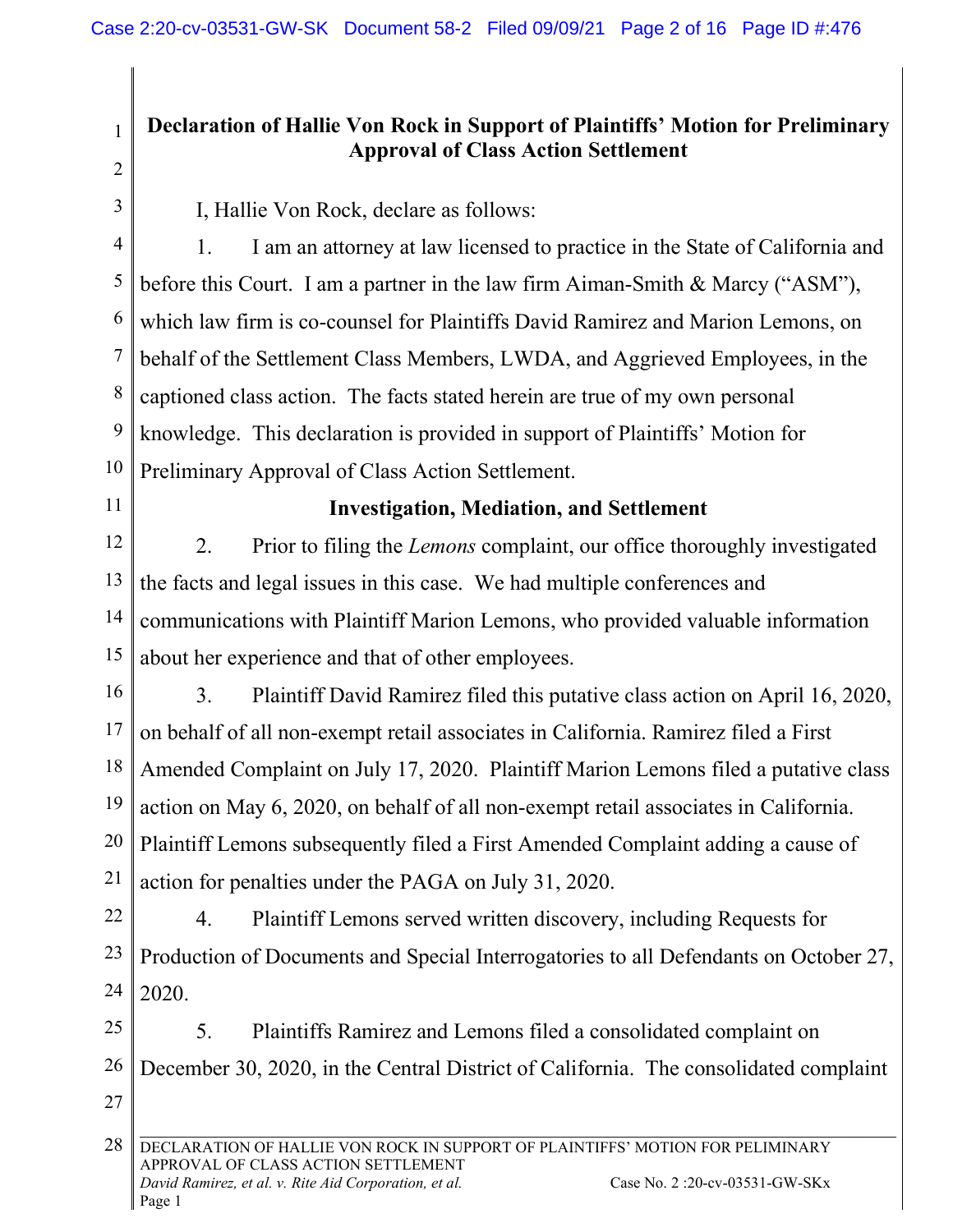1 2 3 4 5 6 asserts claims for failure to pay for all hours worked, failure to pay minimum wages, failure to pay overtime wages, failure to provide meal periods, failure to provide accurate itemized wage statements, waiting time penalties, failure to pay all wages due on regularly-scheduled paydays, violation of California Business and Professions Code Section 17200, and penalties under PAGA against Defendants based on time that associates spent waiting for and undergoing bag checks while off the clock.

- 7 8 9 6. The parties, in their separate actions and then in the consolidated action, served and responded to multiple formal discovery requests. Extensive meet and confer efforts were engaged in by the parties for additional documents to be produced.
- 10 11 7. Plaintiffs took the deposition of Defendants' 30(b)(6) witness. Defendants took the depositions of Plaintiffs Ramirez and Lemons.
- 12 13 14 15 8. The parties agreed to mediation with well-respected mediator Jeffrey A. Ross, Esq. As a condition of the mediation, Plaintiffs required additional data and information to be produced by Defendants, which included a lengthy set of requests of discovery needed that included policies, videos, timekeeping records, and payroll data.
- 16 17 18 19 9. Defendants provided the requested documents and data prior to mediation. This information, along with the independent investigation conducted by Plaintiffs' counsel, was sufficient for Plaintiffs to assess the strengths and weaknesses of the case and to perform a thorough damages analysis.
- 20 21 22 23 10. During the course of litigation, mediation, and settlement negotiations, the Parties exchanged information and documents that allowed all sides to analyze the risks and benefits of litigation and potential damages exposure, which included but was not limited to, the following:
- 24
- 25

26

27

- interviewing Plaintiffs at length on repeated occasions;
- interviewing witnesses;
- obtaining discovery from witnesses;
- researching applicable laws;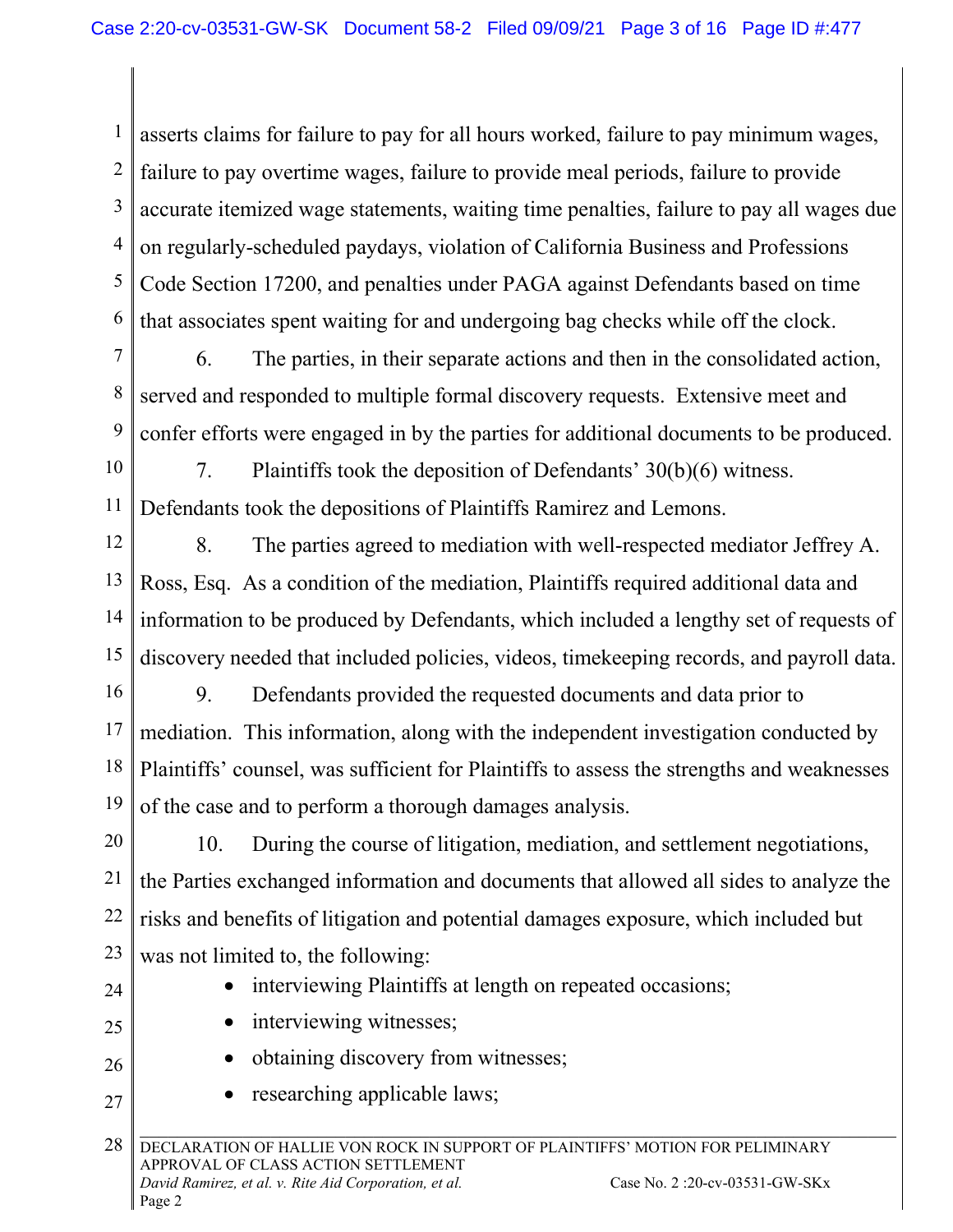$\mathsf{l}$ 

| 1              | preparing and responding to discovery requests;                                                                                                                                                                            |  |
|----------------|----------------------------------------------------------------------------------------------------------------------------------------------------------------------------------------------------------------------------|--|
| 2              | ongoing meet and confer efforts with defense counsel;                                                                                                                                                                      |  |
| 3              | depositions of Defendants' 30(b)(6) witness and Plaintiffs;                                                                                                                                                                |  |
| $\overline{4}$ | drafting and amending pleadings;                                                                                                                                                                                           |  |
| 5              | reviewing employment policies, time keeping records, payroll documents,<br>and other data;                                                                                                                                 |  |
| 6              | preparing a detailed mediation brief;                                                                                                                                                                                      |  |
| 7              | attending a full-day mediation;                                                                                                                                                                                            |  |
| 8              | continued settlement negotiations with the mediator;                                                                                                                                                                       |  |
| 9<br>10        | preparing and negotiating about the terms of the Settlement Agreement;<br>and                                                                                                                                              |  |
| 11             | preparing Plaintiffs' Motion for Preliminary Approval of Class Action                                                                                                                                                      |  |
| 12             | Settlement and supporting documents.                                                                                                                                                                                       |  |
| 13             | On March 12, 2021, the Parties participated in a formal, full-day<br>11.                                                                                                                                                   |  |
| 14             | mediation conducted by Jeffrey A. Ross, Esq., a well-regarded mediator experienced                                                                                                                                         |  |
| 15             | in mediating complex labor and employment matters. After a full day of negotiations,                                                                                                                                       |  |
| 16             | the parties agreed to continue negotiations with Mr. Ross.                                                                                                                                                                 |  |
| 17             | 12.<br>Following further settlement negotiations, a mediator's proposal was                                                                                                                                                |  |
| 18             | accepted on June 3, 2021, for a non-reversionary settlement in the amount of nine                                                                                                                                          |  |
| 19             | million dollars (\$9,000,000.00).                                                                                                                                                                                          |  |
| 20             | Thereafter, counsel for the parties engaged in lengthy negotiations to<br>13.                                                                                                                                              |  |
| 21             | finalize a long form settlement agreement.                                                                                                                                                                                 |  |
| 22             | Plaintiffs will serve a copy of the Settlement Agreement and Plaintiff's<br>14.                                                                                                                                            |  |
| 23             | Motion for Approval of Settlement on the LWDA, concurrently with the court filing,                                                                                                                                         |  |
| 24             | on September 9, 2021.                                                                                                                                                                                                      |  |
| 25             | The Settlement was reached only after arm's length and good faith<br>15.                                                                                                                                                   |  |
| 26             | negotiations. The mediator, Jeffrey A. Ross, Esq., is highly regarded and has                                                                                                                                              |  |
| 27             | specialized exclusively in the mediation of complex disputes. Both parties provided                                                                                                                                        |  |
| 28             |                                                                                                                                                                                                                            |  |
|                | DECLARATION OF HALLIE VON ROCK IN SUPPORT OF PLAINTIFFS' MOTION FOR PELIMINARY<br>APPROVAL OF CLASS ACTION SETTLEMENT<br>Case No. 2 :20-cv-03531-GW-SKx<br>David Ramirez, et al. v. Rite Aid Corporation, et al.<br>Page 3 |  |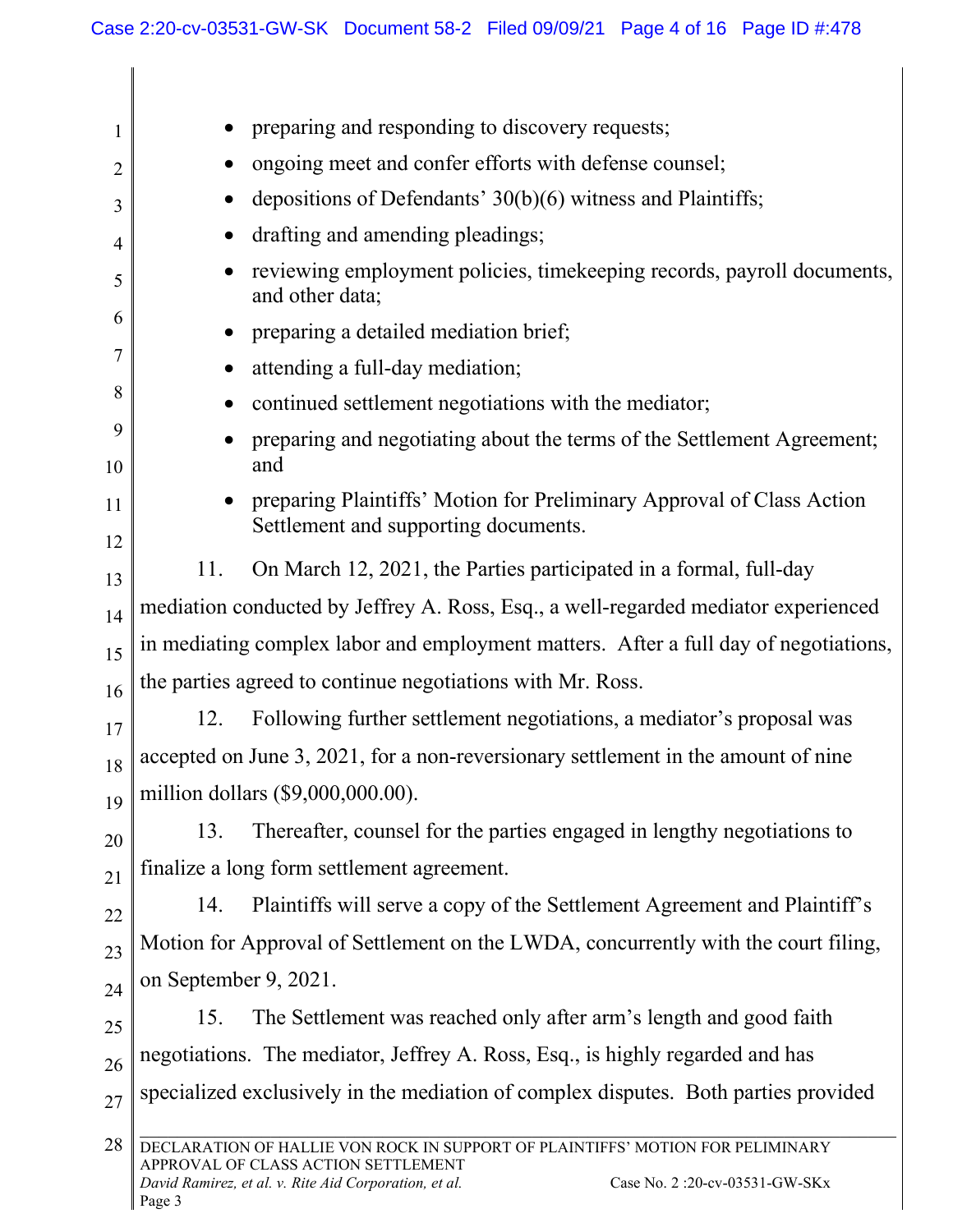1 2 3 4 5 6 detailed mediation briefs and Plaintiffs prepared an extensive analysis of the potential exposure. The parties engaged in a significant exchange of data and had sufficient information to evaluate the strengths and weaknesses of the claims and defenses, whether to pursue litigation or settle, and the appropriate settlement value of the claims. Despite zealous advocacy from both sides, the risks of continued litigation had to be considered and a compromise of the claims was settled upon.

7

8

9

16. As Plaintiffs' counsel, I believe that this settlement is fair, reasonable, and adequate and in the best interest of the Class Members, LWDA, and Aggrieved Employees.

10

# **Class Action / PAGA Representative Incentive Award**

11 12 13 14 15 16 17 17. Ms Lemons spent a significant amount of time helping me, and my firm, with the prosecution of this action and performing the following tasks: (1) communicating with her attorneys on numerous occasions; (2) detailing her experiences and producing copies of documents; (3) assisting in preparing the complaint; (4) responding to discovery requests; (5) having her deposition taken; (6) reviewing the mediation documents prepared and being available throughout the mediation; and (7) reviewing the terms of and signing the Settlement Agreement.

18 19 20 18. Ms Lemons also faced great risk in challenging Defendants' employment policies and bringing suit against her former employer, not least because Ms Lemons faced potential liability for Defendant's costs if Defendant prevailed.

21 22 23 24 25 26 19. Additionally, the notoriety of being a class action or PAGA representative is even more significant today given the accessibility of court documents on-line and PAGA/class action blogs. Further, employers frequently perform background checks of applicants and the fact that an individual has sued a former employer in a representative action will likely be viewed negatively. Thus, the

27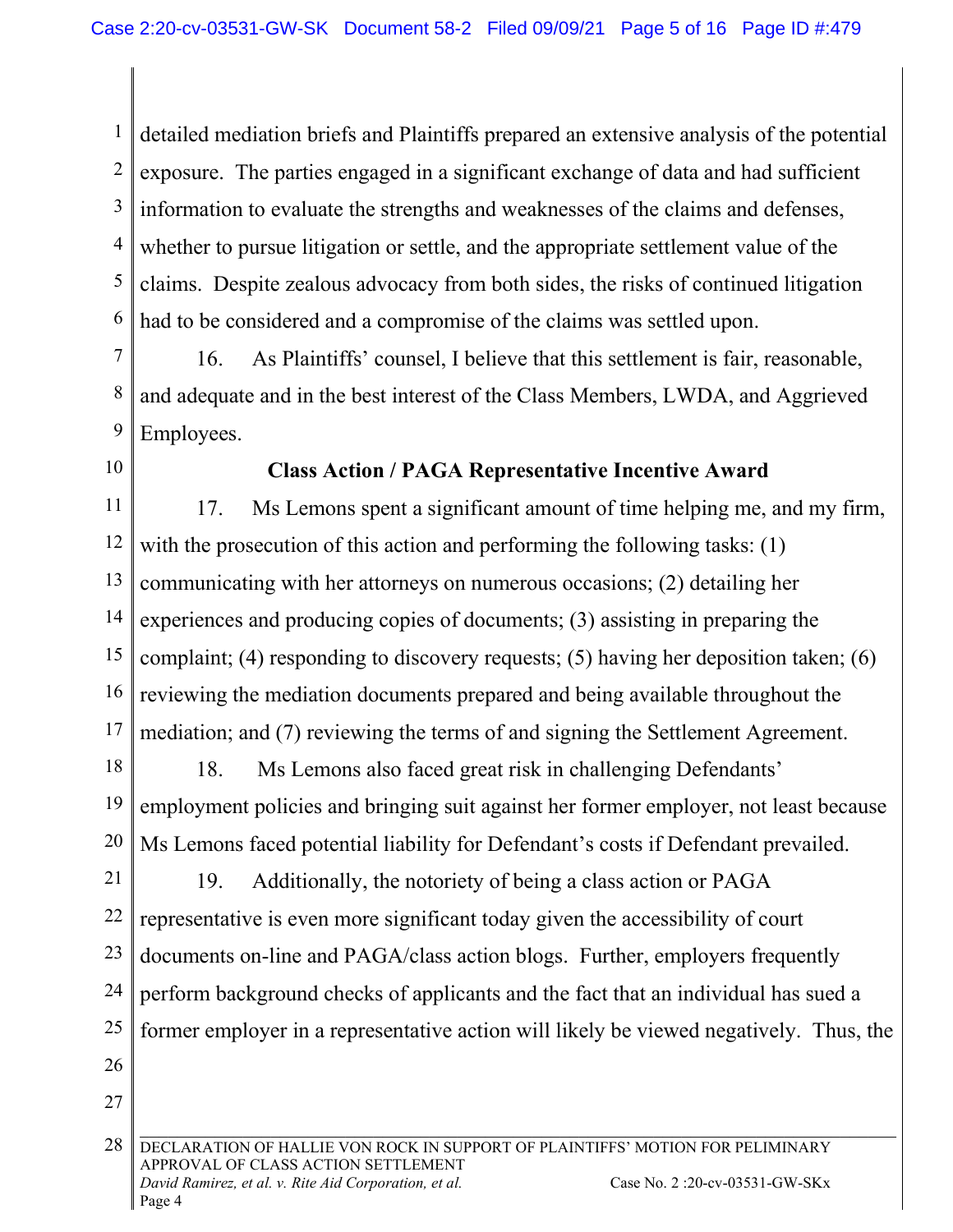1 2 incentive award is necessary to award Ms Lemons for the notoriety and risk taken in her role as a class action and PAGA representative.

3

#### **Adequacy of Counsel and Attorney's Fees and Costs**

4 5 6 7 8 9 10 11 12 13 14 20. Aiman-Smith & Marcy is an experienced law firm focusing on complex civil litigation and representative actions. My firm substantially concentrates its practice in the prosecution of representative actions and we have successfully served as class counsel and PAGA counsel in prosecuting dozens of complex actions against major corporations, including taking cases to judgment and to appeal. We have recovered tens of millions of dollars in benefits for individuals across the country. Our two most recent class action appellate opinions are *Bradley v. Networkers International LLC* (2012) 211 Cal.App.4th 1129, and *Benton v. Telecom Network Specialists, Inc.* (2013) 220 Cal.App.4th 701, which have been cited in case law more than one hundred times. A true and correct copy of the firm résumé of Aiman-Smith & Marcy is attached hereto as **Exhibit A**.

15 16 17 21. Plaintiffs' counsel has kept contemporaneous time records, which support the request for attorney's fees under the terms of the settlement to be sought at final approval.

18 19 20 22. Further, Plaintiffs' counsel has kept detailed records of costs expended in this matter, which support the request for litigation costs under the terms of the settlement to be sought at final approval.

21 22 I certify under penalty of perjury under the laws of the state of California that the foregoing is true and correct.

| 23 | Executed on September 9, 2021, at Oakland, California.                                                                |
|----|-----------------------------------------------------------------------------------------------------------------------|
| 24 | Hallie Von Rock                                                                                                       |
| 25 | Hallie Von Rock                                                                                                       |
| 26 | <b>Attorneys for Plaintiffs</b>                                                                                       |
| 27 |                                                                                                                       |
| 28 | DECLARATION OF HALLIE VON ROCK IN SUPPORT<br>PLAINTIFFS' MOTION FOR PELIMINARY<br>APPROVAL OF CLASS ACTION SETTLEMENT |
|    | David Ramirez, et al. v. Rite Aid Corporation, et al.<br>Case No. 2:20-cv-03531-GW-SKx<br>Page 5                      |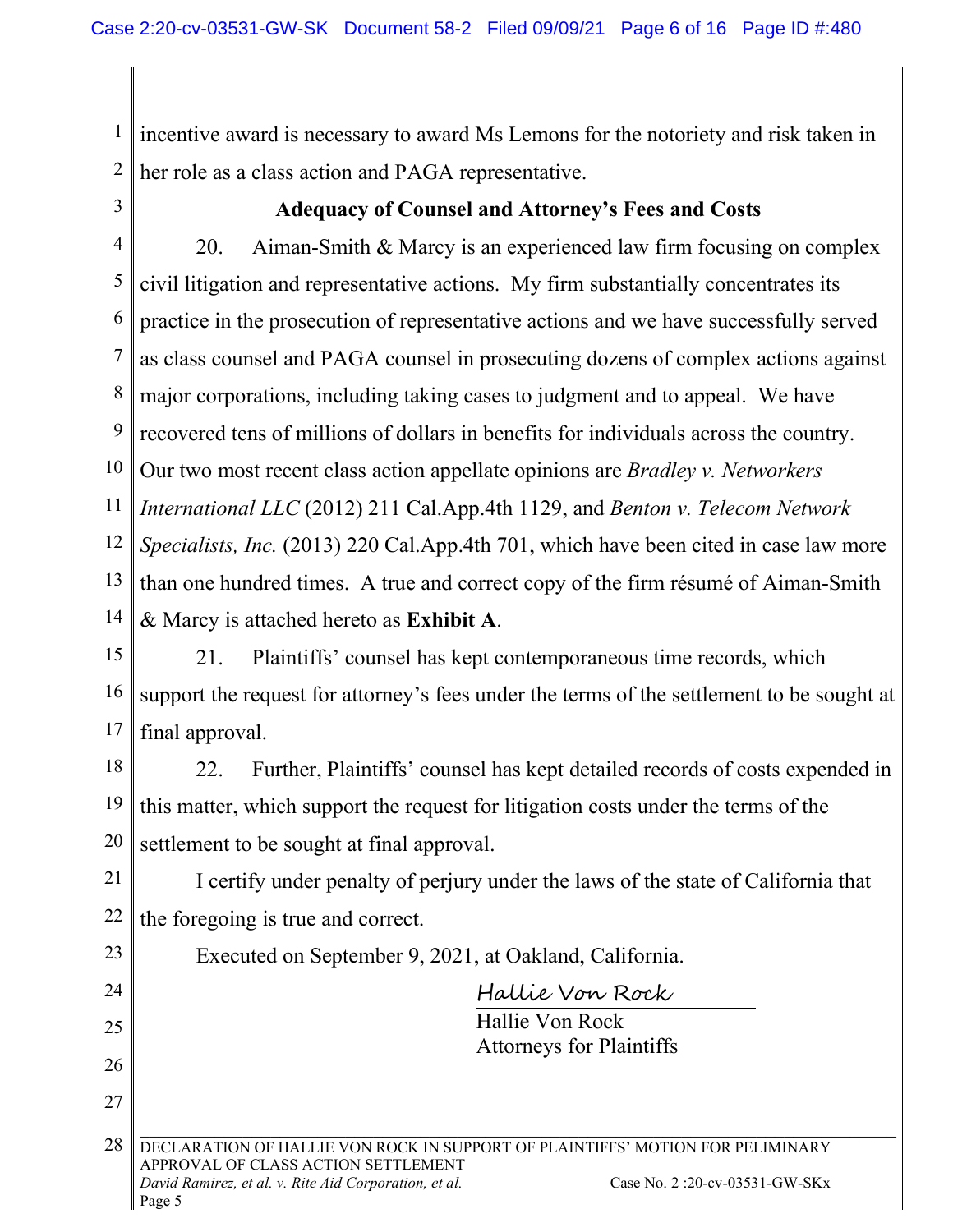Case 2:20-cv-03531-GW-SK Document 58-2 Filed 09/09/21 Page 7 of 16 Page ID #:481

**Exhibit A**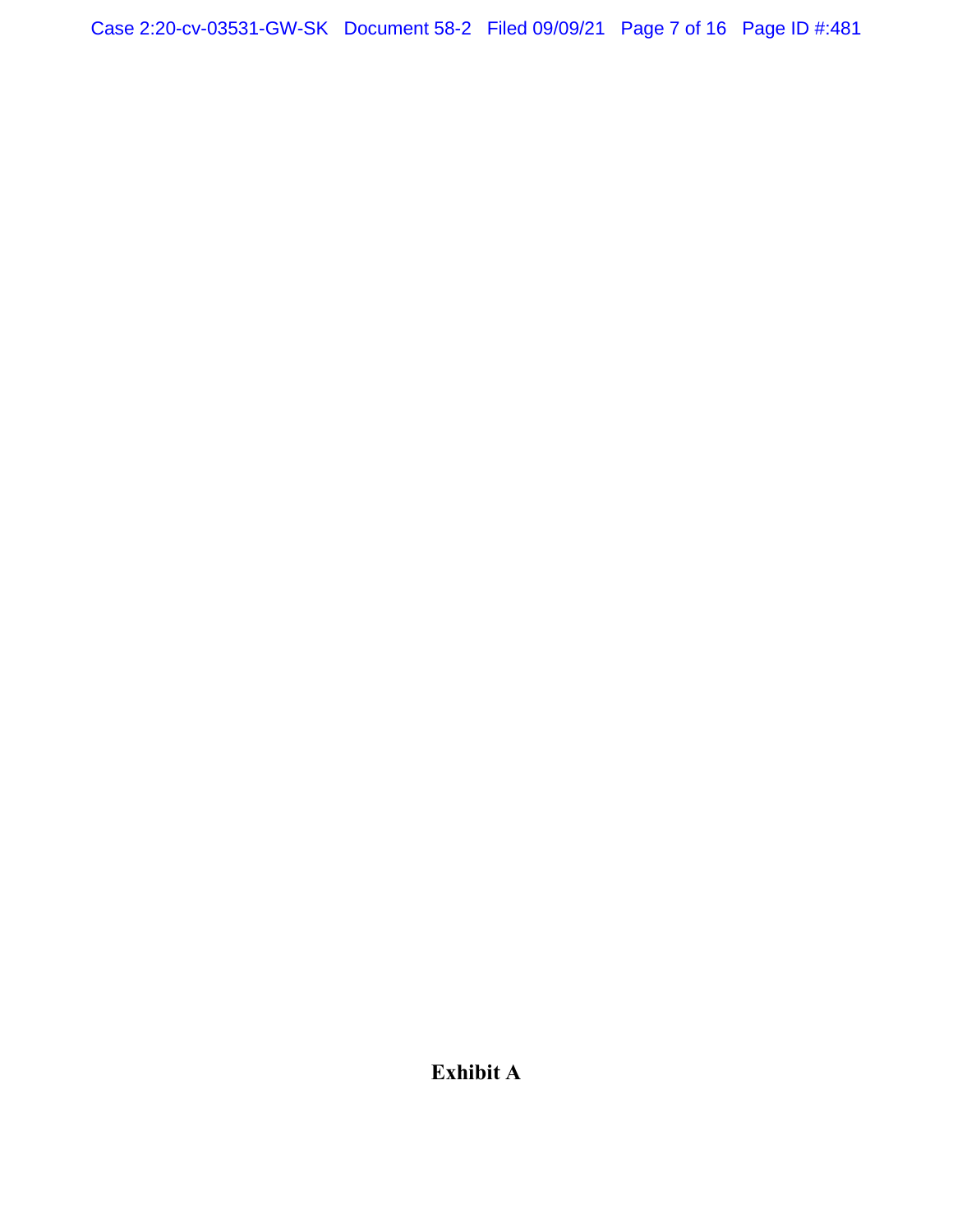# AIMAN-SMITH RMARCY

# **CURRICULUM VITAE OF AIMAN-SMITH & MARCY**

#### **FIRM BIOGRAPHY**

Aiman-Smith & Marcy, PC, is a boutique plaintiffs' law firm that has successfully litigated individual and class action cases for plaintiffs across a broad variety of areas, including unpaid wages, unpaid overtime, missed meal and rest breaks, uniform reimbursement, consumer fraud, securities fraud, employment discrimination, civil rights, sex harassment, wrongful termination, whistleblower retaliation, and others. The firm represents exclusively plaintiffs, in all aspects of litigation, including trial and appeals. Aiman-Smith & Marcy began in 2005, although the principals have worked together since 1997.

Aiman-Smith & Marcy, PC 7677 Oakport Street, Suite 1150 Oakland, CA 94621 Tel.: 510-817-2711 Fax: 510-562-6830 www.asmlawyers.com

#### **ATTORNEYS**

#### **RANDALL B. AIMAN-SMITH (SBN 124599)**

Despite never graduating from high school or college, Randall Aiman-Smith was able to earn his Juris Doctor degree from Boalt Hall (University of California, Berkeley) School of Law in 1986. While at Boalt Hall, Mr. Aiman-Smith served as a member of the editorial board of the California Law Review and, additionally, on the Moot Court Board. Mr. Aiman-Smith was an adjunct faculty member at University of California, Hastings College of the Law for seven years and has been a frequent presenter at continuing educational seminars.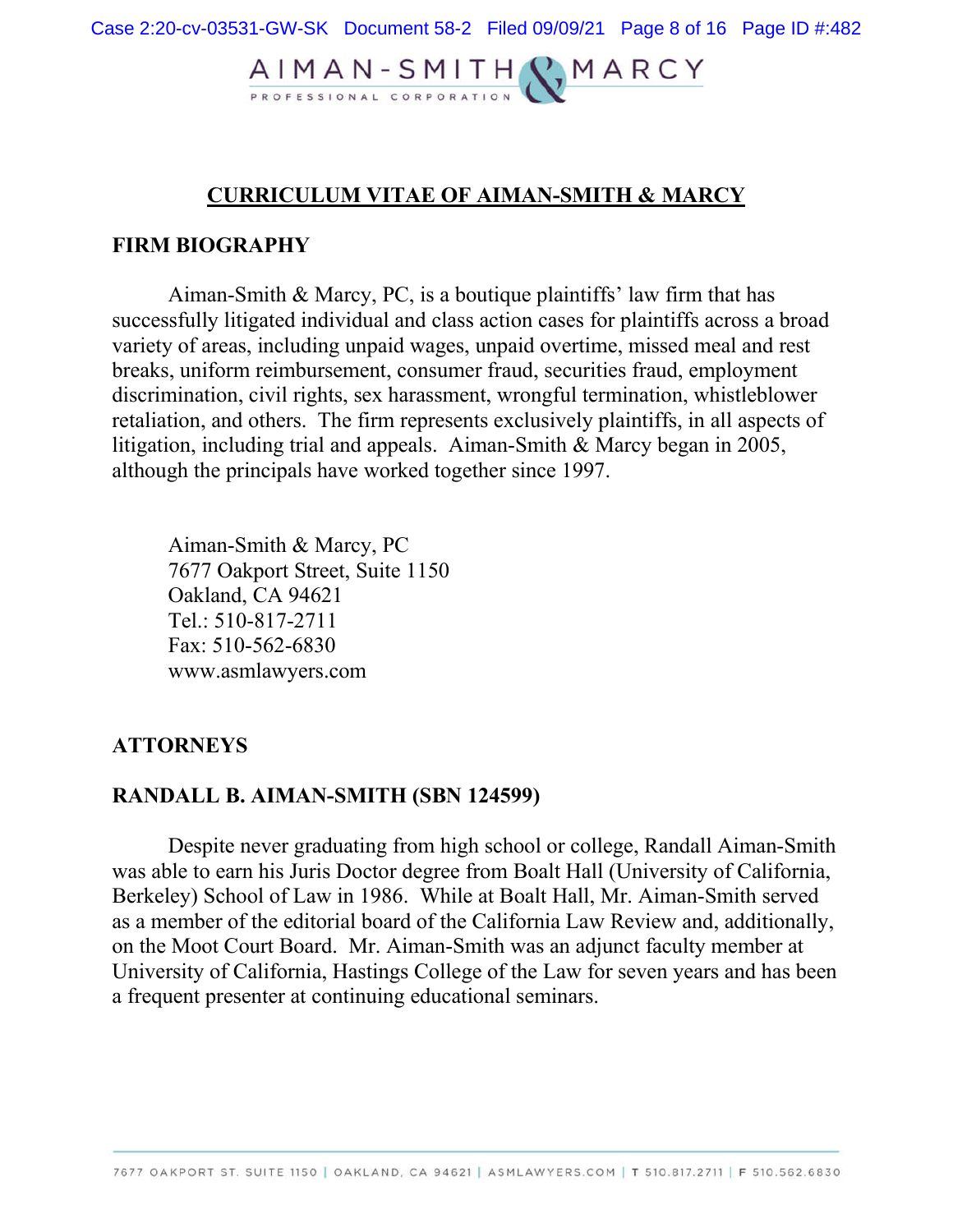Mr. Aiman-Smith is admitted to practice in state and federal courts in California, including the Northern District, Central District, Ninth Circuit, and the Tenth Circuit Court of Appeals, and the California Supreme Court. Additionally, Mr. Aiman-Smith has been admitted *pro hac vice* in several other jurisdictions.

Over the 30 years that Mr. Aiman-Smith has been practicing law, he has worked exclusively as a litigator in the state and federal trial and appellate courts on behalf of plaintiffs seeking to vindicate their rights under the law. Mr. Aiman-Smith has tried numerous cases in the state and federal courts and has taken at least twenty-five cases to judgment or verdict, including an individual discrimination verdict in excess of \$1.6 million in *Williams v. Union Pacific Railroad* in 2009. Most recently, Mr. Aiman-Smith was lead trial counsel in *Aghmane v. Bank of America,* which was successfully tried to a \$1.6 million verdict on defamation and blacklisting in February 2018.

The firm and Mr. Aiman-Smith have taken approximately 25 matters to the state and federal courts of appeal on behalf of both appellants and respondents resulting in the creation of significant legal precedents favorable to plaintiffs. Published decisions where Mr. Aiman-Smith was counsel of record and had primary responsibility for writing briefs and making oral arguments include: *Bergemann v. United States,* 820 F.2d 1117 (10th Cir. 1987); *Eidsmore v. R.B.B., Inc*., 25 Cal.App.4th 1989 (1994); *Rivero v. Superior Court (Smith)* (1997) 54 Cal.App.4th 1048; *Rivero v. City and County of San Francisco*, 316 F.3d 857 (9th Cir. 2002); *Bradley v. Networkers International LLC* (2012) 211 Cal.App.4th 1129; and *Benton v. Telecom Network Specialists, Inc.* (2013) 220 Cal.App.4th 701.

# **REED W. L. MARCY (SBN 191531)**

Reed W. L. Marcy obtained his Bachelor's degree with High Honors in French Literature in 1983 and his Master's degree in French Literature in 1985, both from the University of California, Berkeley. After completing his Master's degree, Mr. Marcy worked at U.C. Berkeley's English Department for five years and at California College of Art (formerly known as CCAC) for three years prior to attending law school. Mr. Marcy graduated from University of California, Hastings College of Law, in 1997 and was admitted to practice in California in December 1997. Mr. Marcy was awarded numerous academic honors at Hastings, including the American Jurisprudence Award, the David Snodgrass Oral Advocacy Award, the California Computerized Legal Instruction Award, and awards for civil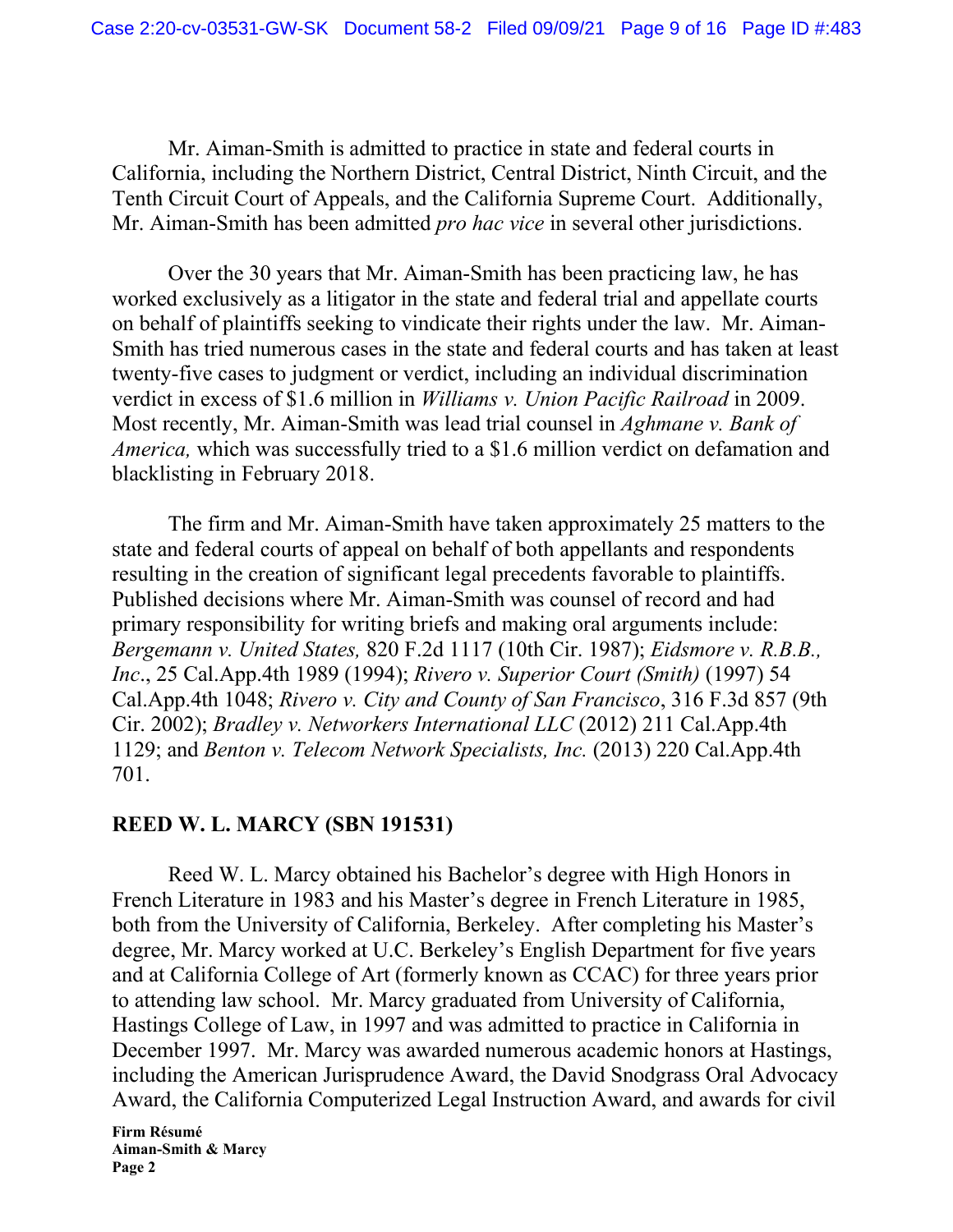rights and art law. Mr. Marcy was Associate Executive Editor for Comm/Ent, the journal of intellectual property law, and published a note on patent law. Mr. Marcy has been a frequent presenter of continuing legal education programs on employment law and legal research topics through National Business Institute.

Mr. Marcy is admitted to practice in state and federal courts in California, including the Northern District, Central District, Ninth Circuit, and Court of Appeals, along with the California Supreme Court, and has been admitted *pro hac vice* in Ohio and Oklahoma.

Mr. Marcy began working as a law clerk for Randall Aiman-Smith in 1995, while still a law student. After graduation and admission to the Bar in 1997, Mr. Marcy continued working as an attorney for Mr. Aiman-Smith, becoming a partner in Mr. Aiman-Smith's firm in 2002. In 2005, Mr. Marcy and Mr. Aiman-Smith formed Aiman-Smith & Marcy.

Mr. Marcy has abundant experience as a civil litigator, including extensive experience in all phases of employment law and class actions from initial client intake through trial and appeal. Mr. Marcy has been the lead attorney for dozens of employment and consumer class actions. Mr. Marcy has extensive experience in employment law appellate practice. Published decisions where Mr. Marcy had responsibility for writing briefs and making oral arguments include *Rivero v. City and County of San Francisco*, 316 F.3d 857 (9th Cir. 2002); *Bradley v. Networkers International LLC* (2012) 211 Cal.App.4th 1129; and *Benton v. Telecom Network Specialists, Inc.* (2013) 220 Cal.App.4th 701. Mr. Marcy's most recent decision was an unpublished memorandum opinion overturning summary judgment in a defamation and blacklisting action in the Ninth Circuit in *Aghmane v. Bank of America, N.A.* 696 Fed. Appx. 175 (9th Cir. May 17, 2017) Case Number 15- 15482. The case was successfully tried to a \$1.6 million verdict for defamation and blacklisting in February 2018.

# **HALLIE VON ROCK (SBN 233152)**

Ms Von Rock graduated with a Bachelor of Arts degree from University of California, Berkeley with Honors in 1999. Ms Von Rock graduated from the University of California, Hastings College of Law, in 2004 and was admitted to practice in California in December, 2004. Ms Von Rock was awarded numerous academic honors at Hastings, including the Witkin Award for Excellence for Trial Advocacy and CERCLA Outstanding Achievement Awards for Trial Advocacy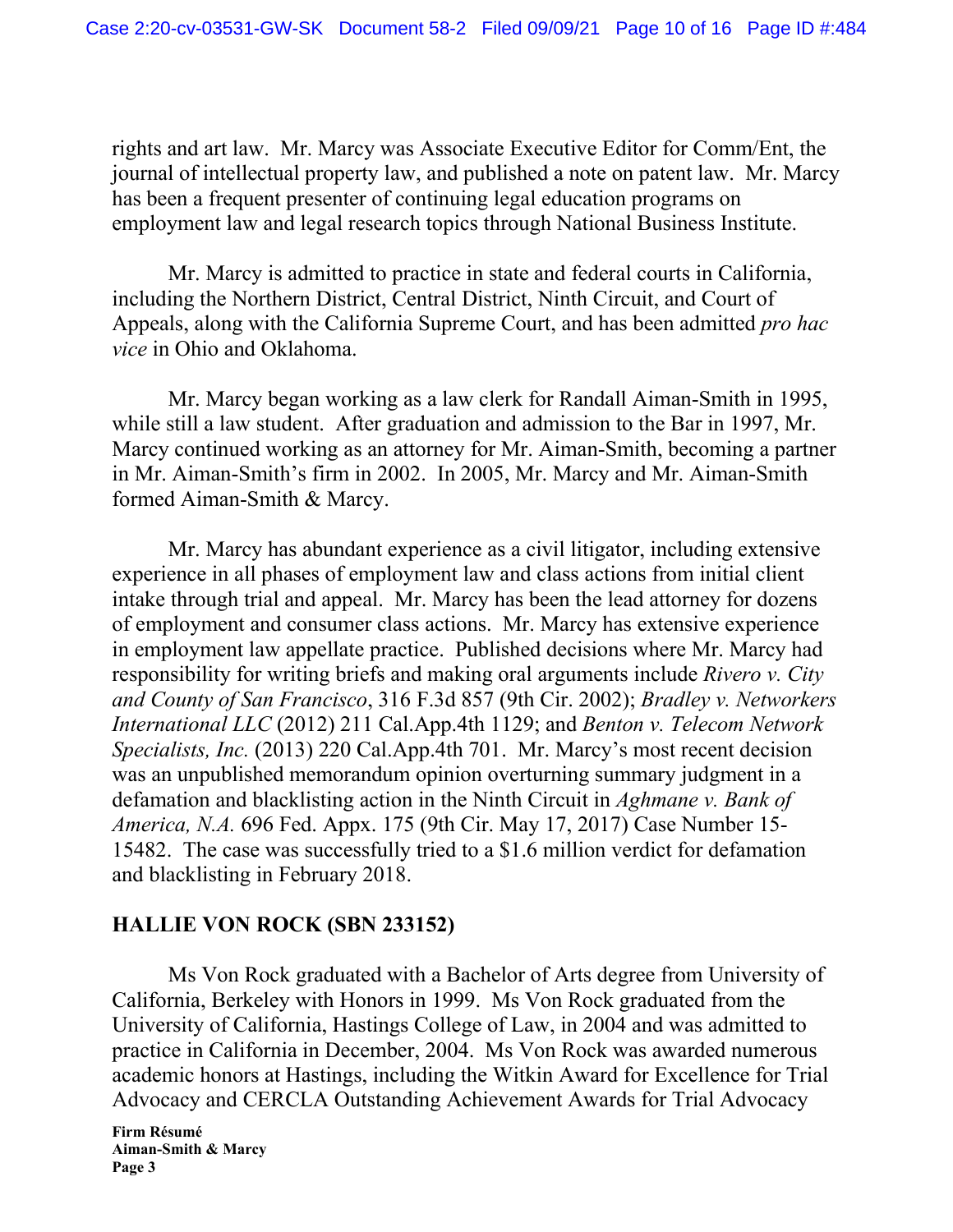and for Moot Court. Ms Von Rock was an Editor for Hastings West Northwest Environmental Law Journal.

Ms Von Rock is admitted to practice in state and federal courts in California, including the Northern District, Central District, Southern District, and Court of Appeals, along with the California Supreme Court.

Ms Von Rock has worked with Randall Aiman-Smith and Reed Marcy since 1996, first doing administrative work while still an undergraduate at University of California, Berkeley. Ms Von Rock began working as a law clerk for Mr. Aiman-Smith and Mr. Marcy during her last year of law school in June 2003 and was hired as an Associate following admission to the California Bar in 2004. Ms Von Rock has been a partner at Aiman-Smith & Marcy since 2012.

During Ms Von Rock's significant litigation experience, she has worked on numerous employment and consumer cases and class action cases. Ms Von Rock has experience in all aspects of litigation and class action work, including trial and appeal Published decisions where Ms Von Rock had responsibility for writing briefs include *Bradley v. Networkers International LLC* (2012) 211 Cal.App.4th 1129; and *Benton v. Telecom Network Specialists, Inc.* (2013) 220 Cal.App.4th 701, and the unpublished decision in *Aghmane v. Bank of America, N.A.,* 696 Fed. Appx. 175 (9th Cir. May 17, 2017) Case Number 15-15482. Most recently, Ms Von Rock was trial counsel in *Aghmane v. Bank of America,* which was successfully tried to a \$1.6 million verdict on defamation and blacklisting in February 2018.

# **BRENT A. ROBINSON (SBN 289373)**

Mr. Robinson graduated with a Bachelor of Arts degree in English literature from University of California, Santa Barbara in 2008, having spent his junior year at University of Leeds, in England. Mr. Robinson graduated from the University of San Francisco School of Law, in 2012 and was admitted to practice in California in 2013. Mr. Robinson graduated in the top-twentieth percentile of his class, earned the CALI Award for Excellence in Legal Ethics, and received the California Academy of Appellate Lawyers Award for outstanding appellate advocacy.

Mr. Robinson is admitted to practice in state and federal courts in California and is a member of the Labor & Employment Section of the California Lawyers Association, as well as the California Employment Lawyers Association.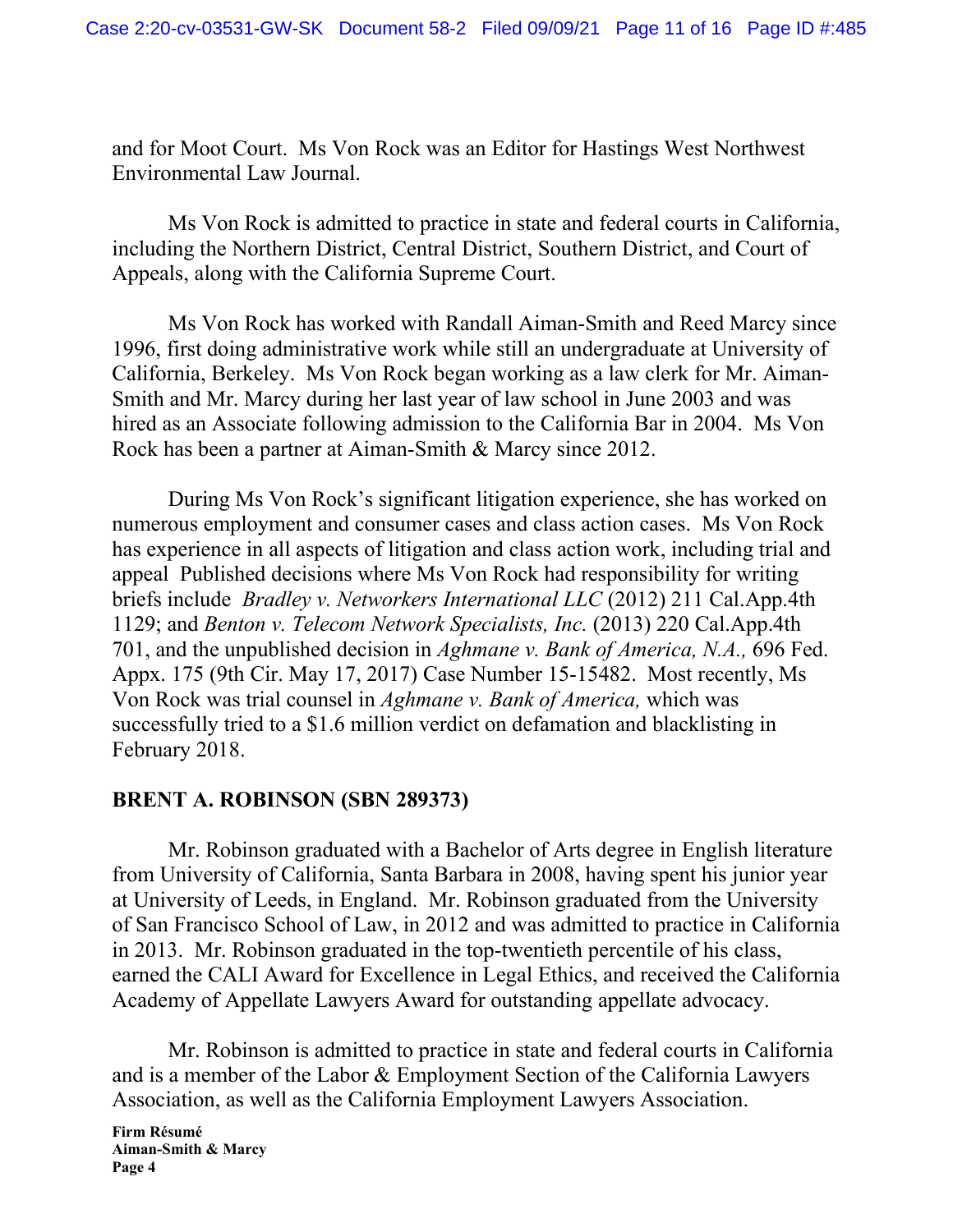Mr. Robinson spent the first four years of his career fighting for employees' civil rights in the workplace, representing low-income workers from marginalized communities throughout the San Francisco Bay Area. Mr. Robinson has handled cases from intake through to settlement or judgment, including by prevailing at trial and in overcoming dispositive motions.

Mr. Robinson continues to serve as lead attorney in prosecuting putative class claims for age discrimination in disability retirement benefits in *Carroll v. City and County of San Francisco et al.* (San Francisco Sup. Ct. Case No. CGC-17-526580; First Dist. Ct. of App. Case Nos. A154569 and A155208; Supreme Court Case No. S259558). *See, Carroll v. City and County of San Francisco* (2019) 41 Cal.App.5th 805.

#### **JOSEPH CLAPP (SBN 99194) \*Of Counsel**

Mr. Clapp received his Bachelor of Arts degree in Economics from the University of California at Berkeley in 1978. While attending college, he organized the 1,500 workers in Yosemite National Park into a union. In 1981, Mr. Clapp received his J.D. degree from McGeorge School of Law, University of the Pacific, and while attending McGeorge he served as the Comments Editor for the Pacific Law Journal.

Mr. Clapp is admitted to practice in federal and state courts in California, including the U.S. District Court for the Northern District of California, the U.S. District Court for the Eastern District of California, the Ninth Circuit Court of Appeals, and the California Supreme Court.

Mr. Clapp began his career with the trial firm of Herron & Herron in 1982 and remained with that firm for 26 years. Thereafter, he spent a year with the firm of Kumin Sommers before opening his own practice. In 2012, he became "of counsel" to Aiman-Smith & Marcy.

Throughout his career, Mr. Clapp has always fought for those who work for a living. He has litigated all aspects of the employment relationship, and his cases have included wrongful or discriminatory discharges, the failure to pay wages due (e.g., overtime, prevailing wages), substandard working conditions (e.g., meal periods), and the failure to pay earned pensions (ERISA). He has tried numerous cases and has prosecuted numerous appeals in both in state and federal courts. He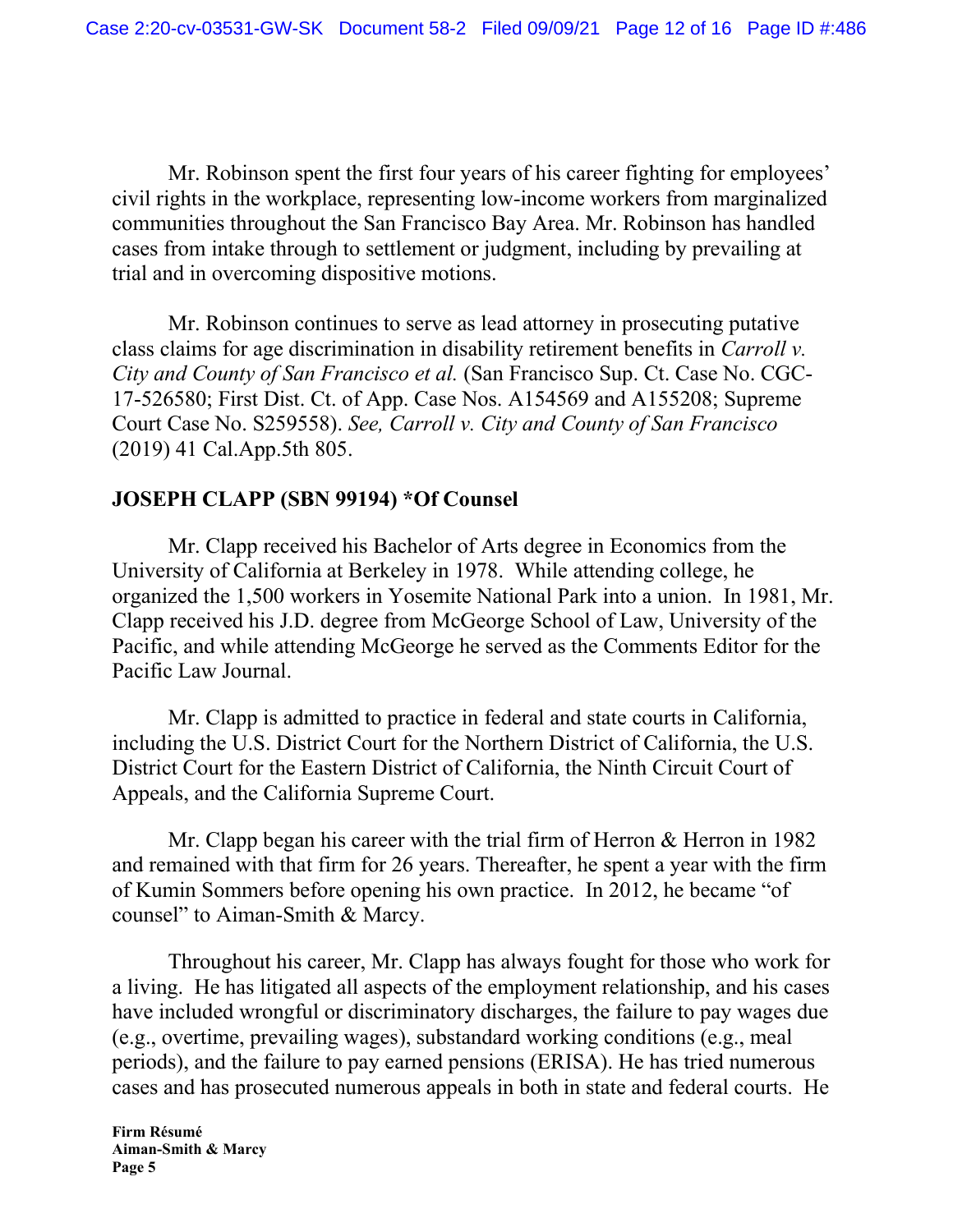was lead counsel for two published appellate victories: *George v. California Unemployment Insurance Appeals Board* (2009) 179 Cal.App.4th 1475 (public employee's retaliation lawsuit survives claim and issue preclusion defenses), and *Walker v. Berkeley Housing Authority*, 951 F.2d 182 (9th Cir. 1991) (biased decision-maker violates public employee's Due Process rights).

# **REPRESENTATIVE CASES FOR AIMAN-SMITH & MARCY**

A representative list of significant class actions, representative actions, and jury trials in which the attorneys at Aiman-Smith & Marcy have served as lead counsel or co-class counsel includes:

*Aghmane v. Bank of America NA,* U.S. District Court, Northern District, Case No. No.: C 13-03698 DMR. (\$1.6 million jury verdict on defamation and blacklisting<br>in February 2018) (Ninth Circuit Opinion reversing summary judgment on<br>defamation and blacklisting claim appears at 696 Fed. Appx. 175 (9th Cir

*Bean v. Hugo Boss Retail, Inc.,* U.S. District Court, Northern District, Case No. 3:13-cv-05921-RS (class action for uniform reimbursement, bag searches, and missed breaks)

*Benton, et al. v. Telecom Network Specialists, Inc.,* Los Angeles County Superior Court, Case No. BC354230, published as (2013) 220 Cal.App.4th 701 (class action for overtime, meal and rest breaks; established important principles for class certification of wage and hour cases).

*Booker, et al. v. Tanintco, Inc.,* Los Angeles County Superior Court, Case No. BC349267 (class action for overtime, meal and rest breaks)

*Bradley, et al. v. Networkers International*, *LLC,* San Diego County Superior Court, Case No. GIC 862417, published as (2012) 211 Cal.App.4th 1129 (class action for overtime, meal and rest breaks; established important principles for class certification of wage and hour cases).

*Brawner v. Bank of America,* United States District Court, Northern District of California, Case No. 3:2014cv02702 (class action for misclassification as exempt)

*Brown v. Abercrombie & Fitch Co*., 2014 U.S. Dist. LEXIS 19414, N.D. Cal., February 14, 2014, Case No.: 4:13-CV-05205 YGR (uniform reimbursement class action; 62,000 person class certified), consolidated with *Bojorquez v. Abercrombie*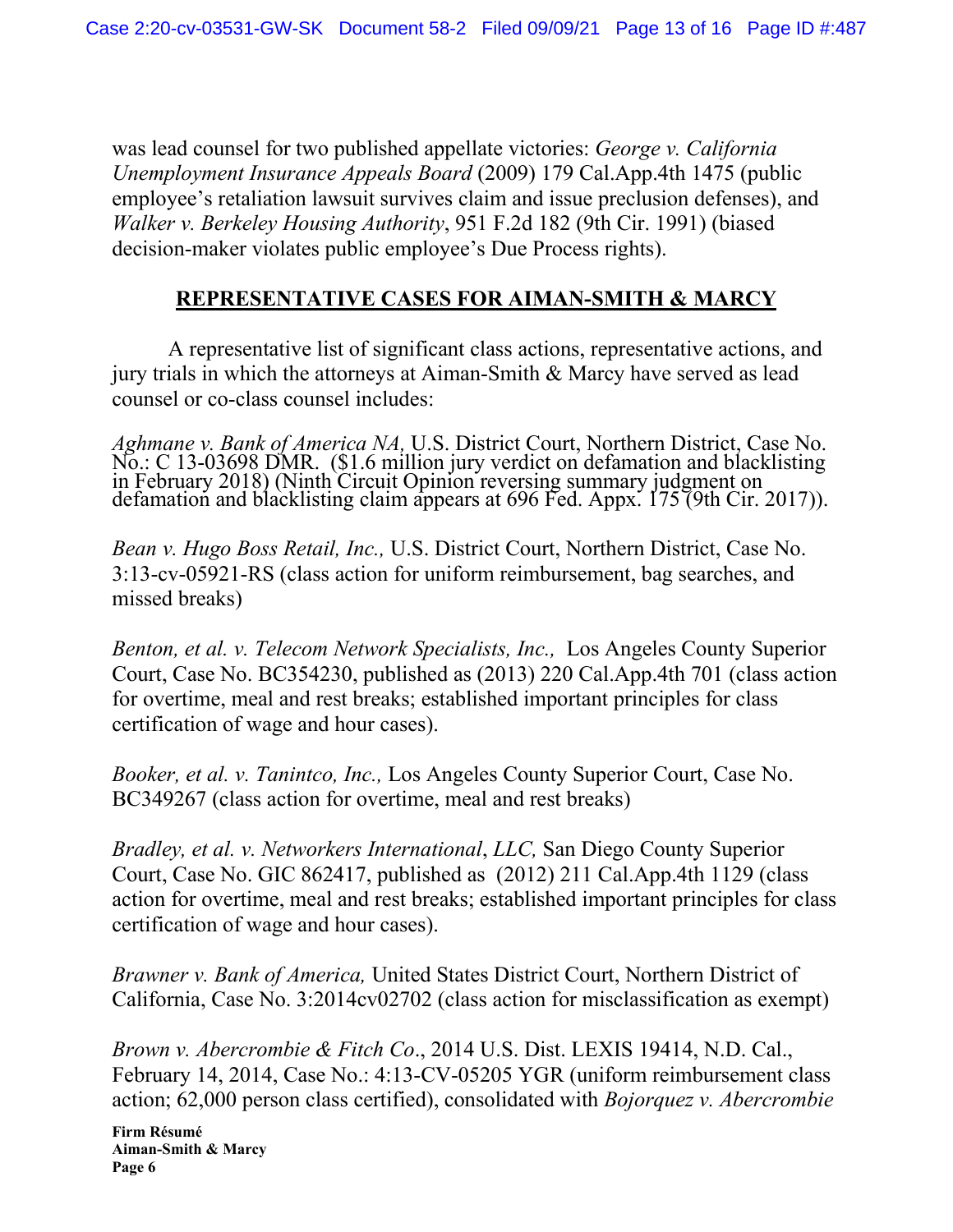*& Fitch Co.,* Southern District of Ohio, Case No. 2:16-cv-00551-MHW (250,000 employees) (\$25 million settlement).

*Cohen v. FedEx Office and Print Services, Inc.,* Alameda County Superior Court Case No. RG17810621 (consumer class action under Fair and Accurate Credit Transactions Act)

*Cruz v. Goodman Networks, Inc.,* U.S. District Court, Northern District, Case No. 4:2010cv03820 (misclassification).

*Flournoy, et al. v. 3S Network, Inc.,* Contra Costa County Superior Court, Case No. C09-00113 (misclassification)

*Green, et al. v. Presidio International, Inc. dba A|X Armani Exchange,* San Francisco Superior Court, Case No. CGC 13-536365 (class action for uniform reimbursement, bag searches, and missed breaks)

*Guess Outlet Stores Pricing Cases,* Los Angeles County Superior Court Case No. JCCP 4883 (consumer retail pricing class actions)

*Hernandez, et al. v. FocusMicro, Inc.,* U.S. District Court, Northern District, Case No. CV 11-05621 EDL (off-the-clock work and missed breaks)

*Hurtado, et al. v. Lowe's HIW*, U.S. District Court, Northern District, Case No. CV-11-1996 (consumer class action under Song-Beverly Credit Card Act)

*Holmes, et al. v. Big Five Sporting Goods*, Los Angeles County Superior Court, Case No. JCCP4667 (consumer class action under Song-Beverly Credit Card Act) *Jerominski v. Walgreen Co.,* consolidated as *In re Walgreen Co. Wage and Hour Class Action,* U.S. District Court, Central District of California, Case No. 11-cv-07664-PSG (FFMx) (40,000 employee class action for bag searches) (\$23 million settlement)

*Jones v. Armanino LLP,* Alameda County Superior Court, Case No. RG 13-68105 (consumer class action for accounting negligence)

*Kulvicki, et al. v. Pick-N-Pull Auto Dismantlers*, Alameda County Superior Court, Case No. RG11560441 (class action for misclassification)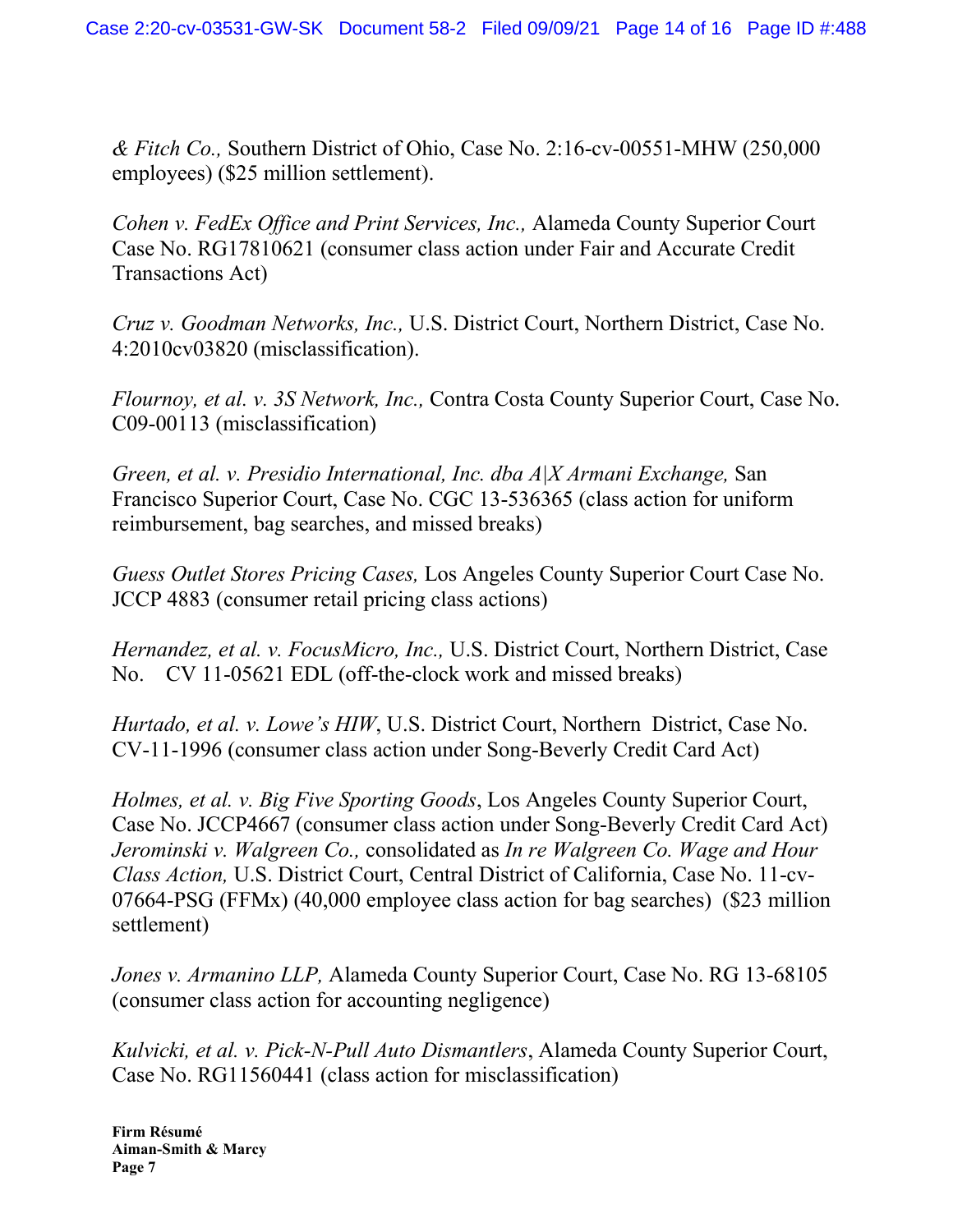*Maldonado, et al. v. ME Cal, Inc.,* San Francisco County Superior Court, Case No. CGC-11-5109000 (class action for misclassification)

*Mendes, et al. v. B-4 Partners, LLC, et al.,* Alameda County Superior Court, Case No. RG11603095, consolidated with *Noble v. Greenberg Traurig, LLP,* Alameda County Superior Court, Case No. RG11593201 (consumer class action for securities fraud, Ponzi scheme)

*Milton v. Best Buy Stores, L.P.,* U. S. District Court, Central District of California, Case No. CV11-6913, consolidated as *Gass, et al. v. Best Buy Stores, L.P.,* U.S. District Court, Central District of California, Case No. CV 11-01507 SJO (JCGx) (consumer class action under the Song-Beverly Credit Card Act)

*Nakooka v. Dollar Tree Stores, Inc.,* U.S. District Court, Northern District of California, Case No. 3:17-CV-03955-JD (employee class action for uniform reimbursement)

*Ortiz v. CVS Caremark Corporation, et al.,* U.S. District Court, Northern District of California, Case No. CV 12-05859 EDL; related with *Murphy v. CVS Caremark Corp.,* Los Angeles County Superior Court No. BC464785 (30,000 employee class action for bag searches, off-the-clock work) (\$12.75 million settlement)

*Price, et al. v. EXI Parsons Telecom,* Los Angeles County Superior Court, Case No. BC351252 (class action for overtime, meal and rest breaks)

*Rivera v. Uniqlo California, LLC,* U.S. District Court for the Central District of California, Case No. 17-CV-02848-JAK (JPR) (uniform reimbursement class action)

*Robinson, et al. v. Defender Security Company*, Alameda County Superior Court, Case No. RG10505016 (class action for misclassification and off-the-clock work)

*Saberi, et al. v. Bridgestone Firestone Retail & Commercial Operations,* Alameda County Superior Court. Case No. RG08406555 (\$14 million settlement) *Smith, et al. v. S.Com, Inc.,* San Francisco County Superior Court, Case No. CGC-02-412968 (misclassification class action)

*Westman, et al. v. Rogers Family Funeral Homes,* Contra Costa County Superior Court, Case No. C 98-03165 (consumer class action for negligence)